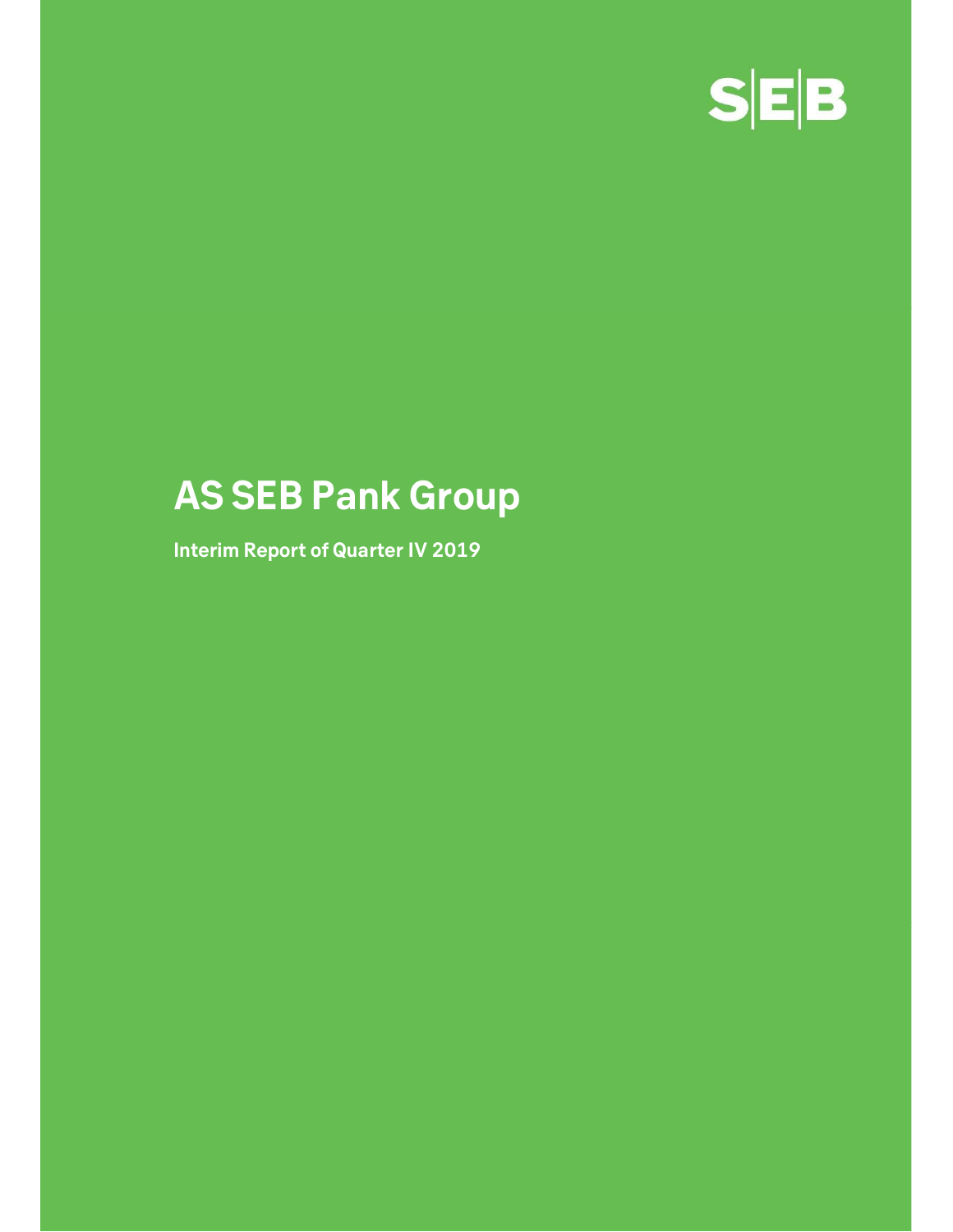#### Introduction - general information

1. Credit institution

ntroduction - general information<br>
I. Credit institution<br>
Company name AS SEB Pank<br>
Registered in AS SEB Pank<br>
Registered in Republic of Estonia<br>
Registry date Registry date<br>
Registry date Republic of Estonia<br>
Registry dat ntroduction - general information<br>
L. Credit institution<br>
Company name<br>
Address<br>
Address<br>
Tornimäe Str. 2, Tallinn 15010, Estonia<br>
Registered in<br>
Registry date<br>
Registry code<br>
Tornimäe Str. 2, Tallinn 15010, Estonia<br>
Regis Registered in Republic of Estonia **ntroduction - general information<br>
L. Credit institution<br>
Company name Address<br>
Address<br>
Registered in Tornimae Str. 2, Tallinn 15010, Estonia<br>
Registry date Registry date 08/12/1995<br>
Phone 10004252 (Estonian Commercial R** ntroduction - general information<br>
1. Credit institution<br>
AG SEB Pank<br>
Registered in<br>
Registry date<br>
Registry code<br>
Registry code<br>
The Commercial Register)<br>
Registry code<br>
Theone<br>
SWIFT<br>
STZ - 6 655 100<br>
SWIFT<br>
E-UHEE2X<br>
F ntroduction - general information<br>
L. Credit institution<br>
Company name<br>
Address<br>
Address<br>
Registered in<br>
Register die and the state of Estonia<br>
Registry code<br>
Phone<br>
Phone<br>
Phone<br>
The Hall Hersen Hersen Hersen (Pack of Est ntroduction - general information<br>
1. Credit institution<br>
Company name Address<br>
Address Tornimäe Str. 2, Tallinn 15010, Estonia<br>
Registered in Republic of Estonia<br>
Registry date 08/12/1995<br>
Registry code 10004252 (Estonian ntroduction - general information<br>
L. Credit institution<br>
Company name<br>
Address<br>
Registered in Registered in Republic of Estonia<br>
Registered in Republic of Estonia<br>
Registry date<br>
Registry date<br>
Phone<br>
Phone 10004252 (Esto **ntroduction - general information<br>
I. Credit institution<br>
AGSEE Pank<br>
Address<br>
Address<br>
Registered in<br>
Registry date<br>
Registry date<br>
Registry code<br>
Phone - 10004252 (Estonian Commercial Register)<br>
+372 6655 100<br>
SWIFT<br>
+** 1. Credit institution<br>
Company anne<br>
Address<br>
Alegistered in<br>
Registry date<br>
Registry date<br>
Registry code<br>
Registry code<br>
The method of Estonian Commercial Register<br>
SMIFT<br>
SWIFT<br>
- mail<br>
SMIFT<br>
- mail<br>
Info@seb.ee<br>
Intern Company name<br>
Address<br>
Address<br>
Address<br>
Registry date<br>
Registry code 108012/1995<br>
Registry code 10004252 (Estonian Commercial Register)<br>
Phone<br>  $+3726655100$ <br>
SWIFT<br>
E-mail<br>
EFUHEEZX<br>
Into@seb.ee<br>
Internet homepage http:/ Address<br>
Address<br>
Registry date<br>
Registry date<br>
Registry date<br>
Registry code<br>
Registry code<br>
Phone<br>
Phone<br>
Therman Headless<br>
Simple 10004252 (Estonian Commercial Register)<br>
Phone<br>
43726 655 100<br>
EEUHEE2X<br>
Info@seb.ee<br>
Inte Registry date<br>
Registry code<br>
Reporting date 31/12/1995<br>
Phone Security code 5100<br>
SWIFT<br>
SWIFT<br>
SWIFT<br>
SWIFT<br>
SWIFT<br>
EEUHEE2X<br>
info@seb.ee<br>
Internet homepage<br>
Internet homepage<br>
2. Auditor<br>
Audit company<br>
Emst & Young Bal Registry code<br>
Phone<br>
Phone<br>
SWIFT<br>
SWIFT<br>
SWIFT<br>
Commercial Register<br>
Internet homepage<br>
Internet homepage<br>
2. Auditor<br>
Audit company<br>
2. Auditor<br>
Audit company<br>
Reporting period<br>
Reporting date<br>
Reporting period<br>
Reporti Phone<br>
EUHEE2X<br>
E-mail<br>
e-mail<br>
e-mail<br>
e-mail<br>
e-mail<br>
e-mail<br>
2. Auditor<br>
Auditor<br>
Auditor<br>
Auditor<br>
Auditor<br>
Auditor<br>
Auditor<br>
Auditor<br>
Auditor<br>
Auditor<br>
Auditor<br>
Auditor<br>
Auditor<br>
Reporting one<br>
Reporting date<br>
Reporti

2. Auditor

### 3. General information

The 100% owner of AS SEB Pank is the publicly traded parent company Skandinaviska Enskilda Banken AB (publ), which is the parent company of SEB Group, provider of financial services. SEB Group is a leading Nordic financial services group. As a relationship bank, SEB in Sweden and the Baltic countries offers financial advice and a wide range of financial services. In Denmark, Finland, Norway and Germany, the bank's operations have a strong focus on corporate and investment banking based on a full-service offered corporate and institutional customers. Bank has presence in about 20 countries worldwide.

AS SEB Pank Group is an Estonian financial group belonging to SEB Group, which provides services to private persons, companies and the public sector.

### 4. Basis for preparation

Skandinaviska Enskilda Banken AB (publ), the parent company of AS SEB Pank, publishes interim reports for SEB Group on web page www.sebgroup.com/ir. The present AS SEB Pank Group interim report is not audited.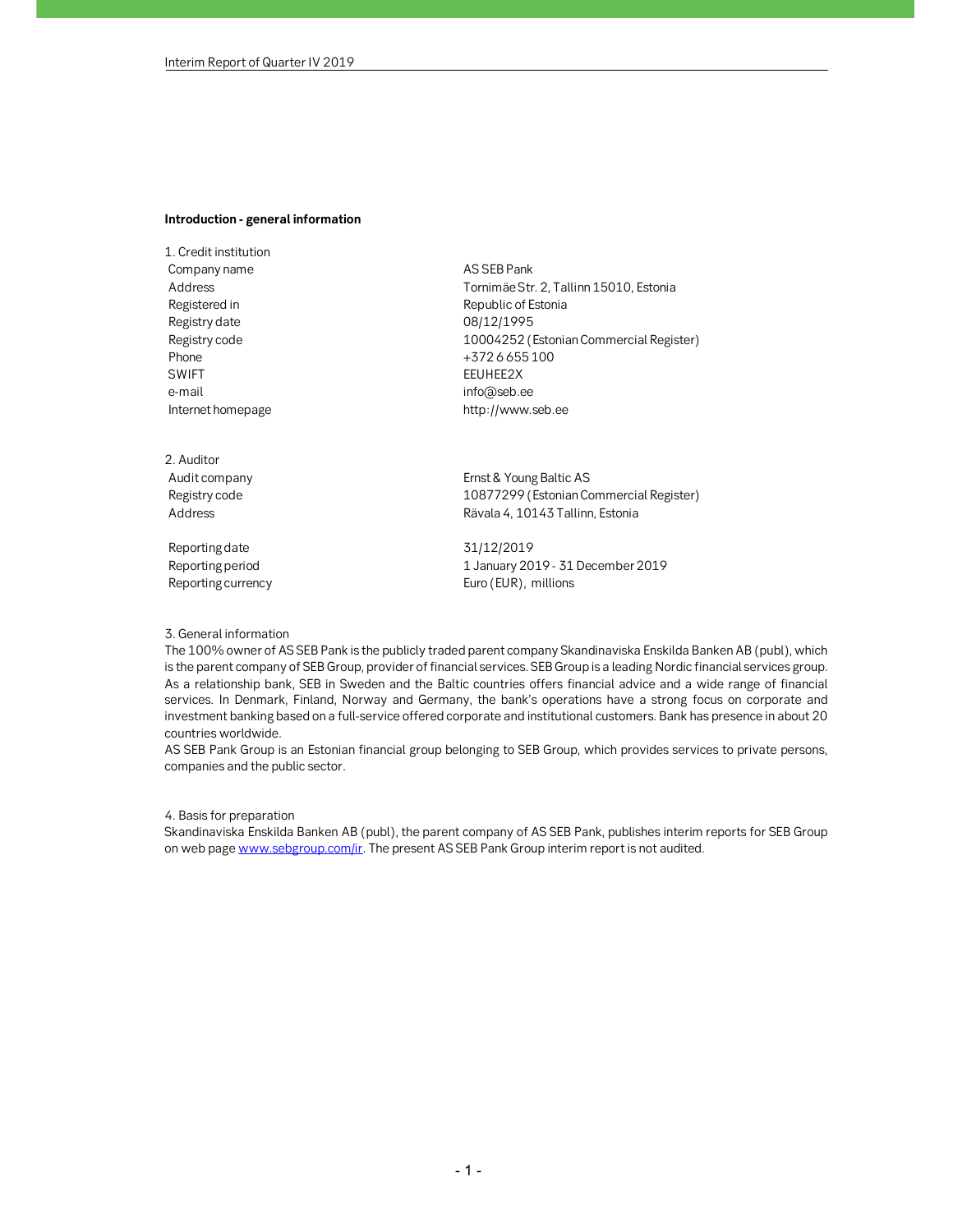# Consolidated financial statements

| Interim Report of Quarter IV 2019                                                            |           |                          |                |         |
|----------------------------------------------------------------------------------------------|-----------|--------------------------|----------------|---------|
|                                                                                              |           |                          |                |         |
|                                                                                              |           |                          |                |         |
|                                                                                              |           |                          |                |         |
|                                                                                              |           |                          |                |         |
| <b>Consolidated financial statements</b>                                                     |           |                          |                |         |
| Consolidated income statement<br>1.                                                          |           |                          |                |         |
| (millions of EUR)                                                                            |           |                          |                |         |
|                                                                                              | 2019      |                          | 2018           |         |
|                                                                                              | 12 months | QIV                      | 12 months      | QIV     |
| Net interest income                                                                          | 112.4     | 29.0                     | 99.7           | 26.1    |
| Net fee and commission income                                                                | 50.7      | 12.9                     | 48.5           | 12.4    |
| Net financial income                                                                         | 5.4       | 2.2                      | 5.8            | 0.9     |
| Gains less losses from investment securities                                                 | 4.7       | 0.6                      | 1.2            | 0.7     |
| Profit and loss from investments in associates                                               | 0.0       | 0.0                      | 0.3            | 0.0     |
| Other operating income                                                                       | 0.4       | 0.3                      | 0.7            | 0.2     |
| Net other income                                                                             | 5.1       | 0.9                      | 2.2            | 0.9     |
| Total operating income                                                                       | 173.6     | 45.0                     | 156.2          | 40.3    |
| Personnel expenses                                                                           | $-42.0$   | $-10.5$                  | $-39.7$        | $-10.6$ |
| Depreciation, amortization and impairment of tangible and intangible and right-of-use assets | $-7.4$    | $-1.9$                   | $-3.5$         | $-1.1$  |
| Other expenses                                                                               | $-10.5$   | $-2.8$                   | $-14.3$        | $-4.2$  |
| Total operating expenses                                                                     | $-59.9$   | $-15.2$                  | $-57.5$        | $-15.9$ |
| Profit before credit losses                                                                  | 113.7     | 29.8                     | 98.7           | 24.4    |
| Net expected credit losses                                                                   | 3.8       | 1.0                      | $-0.9$         | $-0.7$  |
| Profit before income tax                                                                     | 117.5     | 30.8                     | 97.8           | 23.7    |
| Income tax expense                                                                           | $-17.1$   | $-7.0$                   | $-34.1$        | $-16.6$ |
| Net profit for the year                                                                      | 100.4     | 23.8                     | 63.7           | 7.1     |
| Profit attributable to the sole equity holder                                                | 100.4     | 23.8                     | 63.7           | 7.1     |
| Consolidated statement of comprehensive income<br>2.<br>(millions of EUR)                    |           |                          |                |         |
|                                                                                              | 2019      |                          | 2018           |         |
|                                                                                              | 12 months | QIV                      | 12 months      | QIV     |
| Net profit for the year                                                                      | 100.4     | 23.8                     | 63.7           | 7.1     |
| Total other comprehensive income                                                             | $\sim$    | $\overline{\phantom{a}}$ | $\blacksquare$ | ÷       |
| Total comprehensive income for the year                                                      | 100.4     | 23.8                     | 63.7           | 7.1     |
|                                                                                              |           |                          |                |         |

# 2. Consolidated statement of comprehensive income (millions of EUR)

| Profit before income tax                             | L17.5     | JU.O                     | Y7.8                     | 25.7    |
|------------------------------------------------------|-----------|--------------------------|--------------------------|---------|
| Income tax expense                                   | $-17.1$   | $-7.0$                   | $-34.1$                  | $-16.6$ |
| Net profit for the year                              | 100.4     | 23.8                     | 63.7                     | 7.1     |
| Profit attributable to the sole equity holder        | 100.4     | 23.8                     | 63.7                     | 7.1     |
|                                                      |           |                          |                          |         |
| 2.<br>Consolidated statement of comprehensive income |           |                          |                          |         |
| (millions of EUR)                                    |           |                          |                          |         |
|                                                      | 2019      |                          | 2018                     |         |
|                                                      | 12 months | QIV                      | 12 months                | QIV     |
| Net profit for the year                              | 100.4     | 23.8                     | 63.7                     | 7.1     |
| Total other comprehensive income                     |           | $\overline{\phantom{a}}$ | $\overline{\phantom{a}}$ | $\sim$  |
| Total comprehensive income for the year              | 100.4     | 23.8                     | 63.7                     | 7.1     |
|                                                      |           |                          |                          |         |
| Sole equity holder of the parent entity (total)      | 100.4     | 23.8                     | 63.7                     | 7.1     |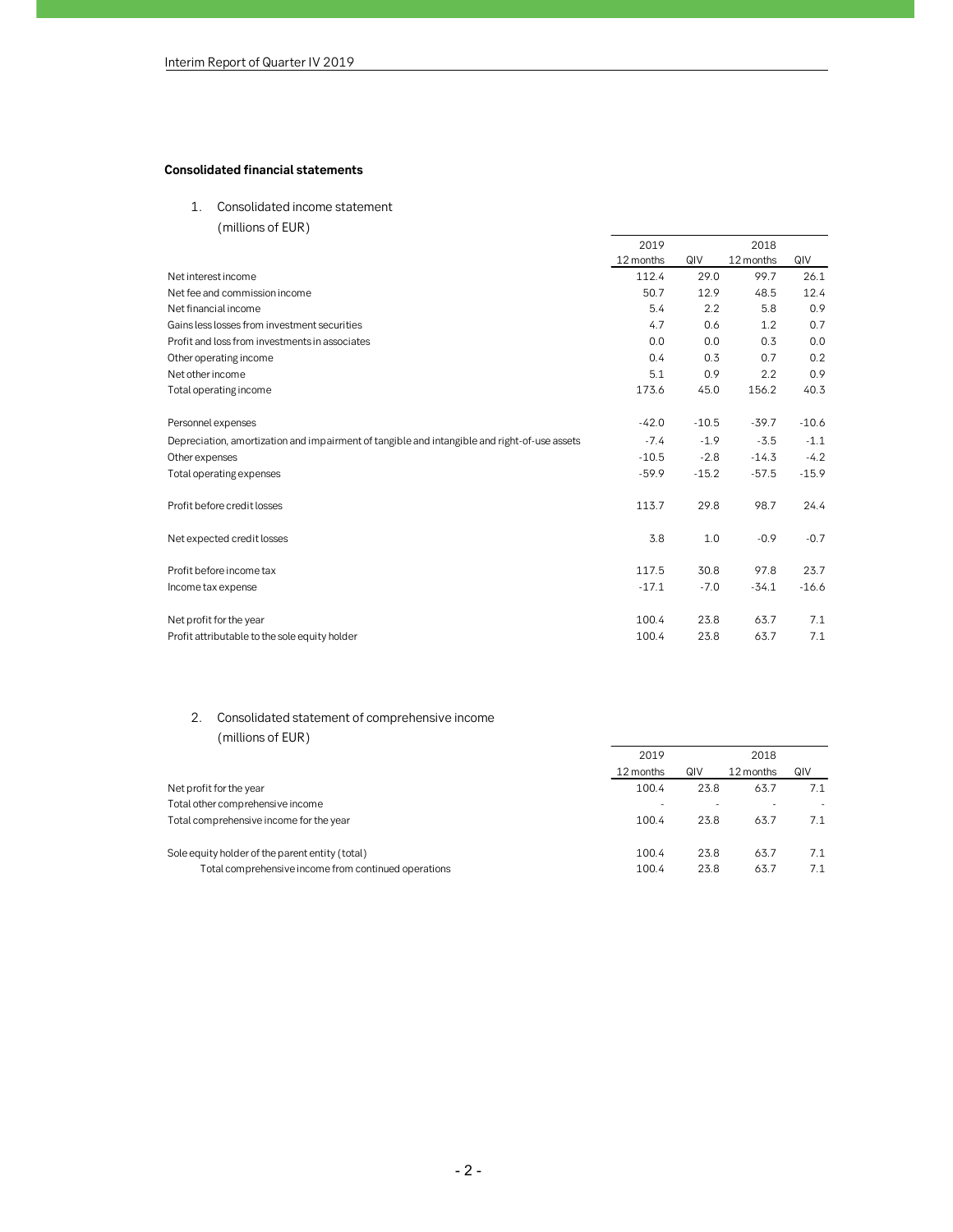| Interim Report of Quarter IV 2019                                       |                       |                          |
|-------------------------------------------------------------------------|-----------------------|--------------------------|
|                                                                         |                       |                          |
|                                                                         |                       |                          |
|                                                                         |                       |                          |
|                                                                         |                       |                          |
| Consolidated statement of financial position<br>3.<br>(millions of EUR) |                       |                          |
|                                                                         |                       |                          |
|                                                                         | 31/12/2019 31/12/2018 |                          |
| Assets                                                                  |                       |                          |
| Cash and balances with central bank                                     | 844.1                 | 1156.9                   |
| Loans to credit institutions                                            | 66.0                  | 80.4                     |
| Loans to the public                                                     | 5706.9                | 5153.3                   |
| Debt securities                                                         | 159.2                 | 109.7                    |
| Derivatives                                                             | 6.1                   | 6.6                      |
| Equity instruments                                                      | 13.4                  | 9.9                      |
| Investments in associates                                               | 1.4                   | 1.4                      |
| Intangible assets                                                       | 5.1                   | 4.9                      |
| Property, plant and equipment                                           | 10.6                  | 9.8                      |
| Right of use assets<br>Other financial assets                           | 20.4<br>11.1          | $\overline{\phantom{a}}$ |
| Other non-financial assets                                              | 19.4                  | 12.3<br>13.0             |
| <b>Total assets</b>                                                     | 6863.7                | 6558.2                   |
|                                                                         |                       |                          |
| Liabilities and equity                                                  |                       |                          |
| Liabilities                                                             |                       |                          |
| Deposits from central banks and credit institutions                     | 1212.3                | 1022.0                   |
| Deposits and borrowings from the public                                 | 4446.1                | 4399.9                   |
| Derivatives                                                             | 7.8                   | 6.2                      |
| Current income tax liabilities                                          | 6.9                   | 10.5                     |
| Provisions                                                              | 3.3                   | 5.8                      |
| Other financial liabilities                                             | 104.1                 | 66.0                     |
| Other non-financial liabilities                                         | 13.6                  | 14.2                     |
| <b>Total liabilities</b>                                                | 5794.1                | 5524.6                   |
| Equity                                                                  |                       |                          |
| Share capital                                                           | 42.5                  | 42.5                     |
| Share premium                                                           | 86.3                  | 86.3                     |
| Other reserves                                                          | 19.4                  | 19.4                     |
| Retained earnings                                                       | 921.4                 | 885.4                    |
| Total equity                                                            | 1069.6                | 1033.6                   |
| Total liabilities and equity                                            | 6863.7                | 6558.2                   |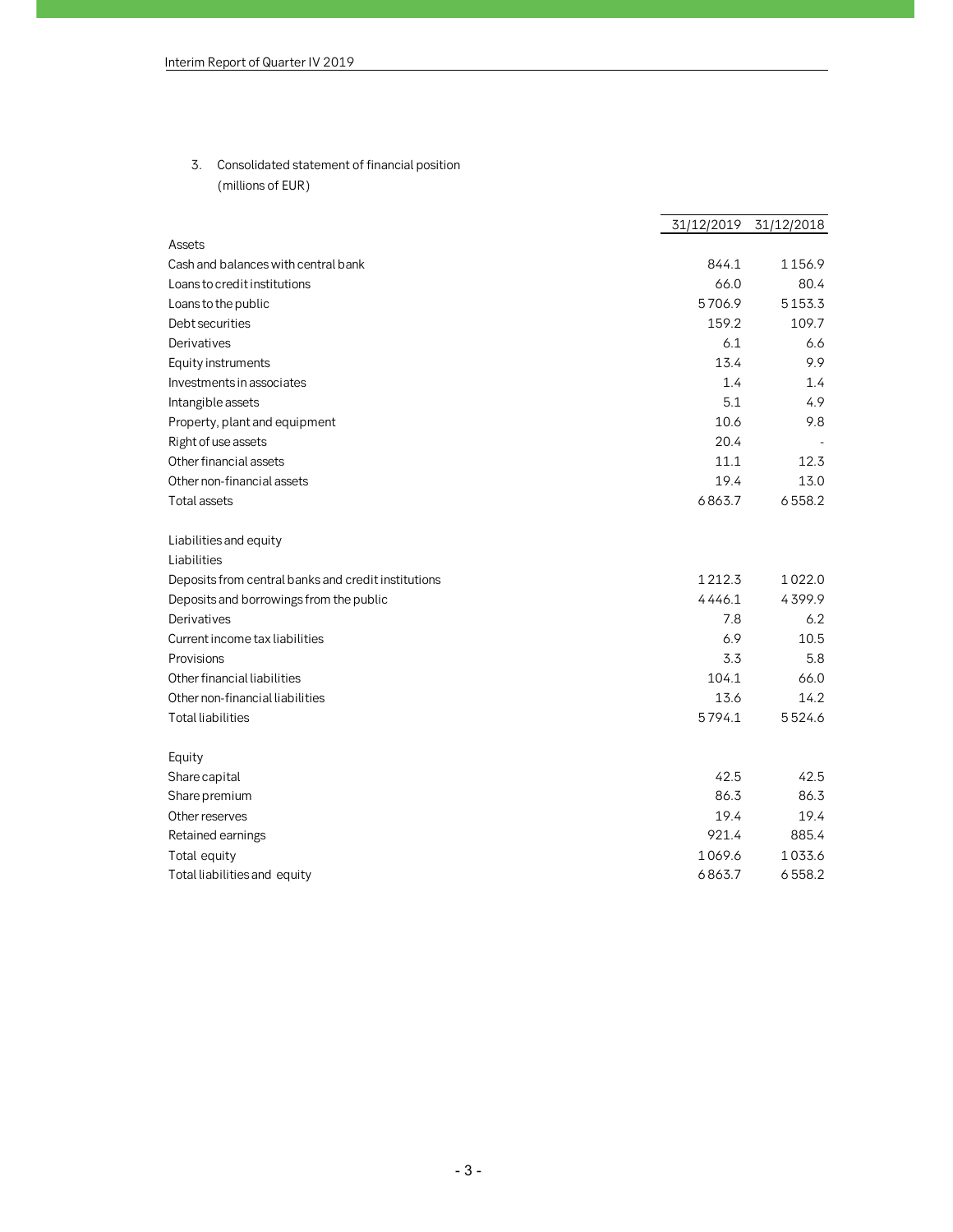# 4. Changes in consolidated shareholders' equity

| Interim Report of Quarter IV 2019                  |                          |                          |                          |          |               |
|----------------------------------------------------|--------------------------|--------------------------|--------------------------|----------|---------------|
|                                                    |                          |                          |                          |          |               |
|                                                    |                          |                          |                          |          |               |
|                                                    |                          |                          |                          |          |               |
| Changes in consolidated shareholders' equity<br>4. |                          |                          |                          |          |               |
| (millions of EUR)                                  |                          |                          |                          |          |               |
|                                                    |                          |                          |                          |          | Total         |
|                                                    |                          | Share                    |                          | Retained | shareholders' |
|                                                    | Share capital            | premium                  | Reserves                 | profit   | equity        |
| Balance at 31 December 2017                        | 42.5                     | 86.3                     | 21.0                     | 892.7    | 1042.5        |
| Effect of applying IFRS9*                          |                          |                          | $-1.6$                   | $-1.6$   | $-3.2$        |
| Balance at 1 January 2018                          | 42.5                     | 86.3                     | 19.4                     | 891.1    | 1039.3        |
| Net profit                                         |                          | $\overline{\phantom{a}}$ |                          | 63.7     | 63.7          |
| Total comprehensive income                         | $\overline{\phantom{a}}$ | $\overline{a}$           | $\overline{a}$           | 63.7     | 63.7          |
| <b>Dividends</b>                                   |                          |                          |                          | $-70.0$  | $-70.0$       |
| Other                                              |                          |                          |                          | 0.6      | 0.6           |
| Balance at 30 September 2018                       | 42.5                     | 86.3                     | 19.4                     | 885.4    | 1033.6        |
|                                                    |                          |                          |                          |          |               |
|                                                    |                          |                          |                          |          |               |
| Balance at 31 December 2018                        | 42.5                     | 86.3                     | 19.4                     | 885.4    | 1033.6        |
| Effect of applying IFRS16 **                       |                          |                          |                          | $-2.0$   | $-2.0$        |
| Balance at 1 January 2019                          | 42.5                     | 86.3                     | 19.4                     | 883.4    | 1031.6        |
| Net profit                                         | $\overline{\phantom{a}}$ | $\overline{\phantom{a}}$ | $\overline{\phantom{a}}$ | 100.4    | 100.4         |
| Total comprehensive income                         | $\overline{\phantom{a}}$ | $\overline{a}$           | $\overline{a}$           | 100.4    | 100.4         |
| <b>Dividends</b>                                   |                          |                          | $\overline{\phantom{a}}$ | $-63.0$  | $-63.0$       |

|                          |      | $-1.6$                   | $-1.6$  | $-3.2$  |
|--------------------------|------|--------------------------|---------|---------|
| 42.5                     | 86.3 | 19.4                     | 891.1   | 1039.3  |
|                          |      |                          | 63.7    | 63.7    |
| $\overline{\phantom{a}}$ |      | $\overline{\phantom{0}}$ | 63.7    | 63.7    |
|                          |      |                          | $-70.0$ | $-70.0$ |
|                          |      |                          | 0.6     | 0.6     |
| 42.5                     | 86.3 | 19.4                     | 885.4   | 1033.6  |
|                          |      |                          |         |         |
| 42.5                     | 86.3 | 19.4                     | 885.4   | 1033.6  |
|                          |      |                          | $-2.0$  | $-2.0$  |
| 42.5                     | 86.3 | 19.4                     | 883.4   | 1031.6  |
|                          |      | $\overline{\phantom{a}}$ | 100.4   | 100.4   |
|                          |      | $\overline{\phantom{a}}$ | 100.4   | 100.4   |
|                          |      |                          | $-63.0$ | $-63.0$ |
|                          |      | $\overline{\phantom{a}}$ | 0.6     | 0.6     |
| 42.5                     | 86.3 | 19.4                     | 921.4   | 1069.6  |
|                          |      |                          |         |         |
|                          |      |                          |         |         |

# 5. Consolidated cash flow statement (millions of EUR)

| 42.5<br>Balance at 30 September 2019<br>86.3                           | 19.4 | 921.4                 | 1069.6            |
|------------------------------------------------------------------------|------|-----------------------|-------------------|
| *IFRS 9 Financial instruments is applied from 1 January 2018           |      |                       |                   |
| ** IFRS 16 Leases agreements are applied from 1 January 2019           |      |                       |                   |
| 5.<br>Consolidated cash flow statement                                 |      |                       |                   |
| (millions of EUR)                                                      |      |                       |                   |
|                                                                        |      | 2019                  | $2018*$           |
| Cash flow from operating activities                                    |      | 12 months<br>$-178.8$ | 12 months<br>91.3 |
| Cash flow from investment activities                                   |      | $-58.8$               | $-26.3$           |
| Cash flow from financing activities                                    |      | $-63.0$               | $-70.0$           |
| Net change in cash and cash equivalents                                |      | $-300.6$              | $-5.0$            |
| Cash and cash equivalents at the beginnig of year                      |      | 1150.6                | 1155.6            |
| Net change in cash and cash equivalents                                |      | $-300.6$              | $-5.0$            |
| Cash and cash equivalents at the end of period                         |      | 850.0                 | 1150.6            |
| *2018 information is updated due to accounting policy changes (Note 1) |      |                       |                   |
| Cash and cash equivalents includes:                                    |      | 31/12/2019            | 31/12/2018        |
| Cash on hand                                                           |      | 37.8                  | 35.9              |
| Balances with the central bank without mandatory reserve               |      | 753.2                 | 1076.8            |
| Liquid deposits in other credit institutions                           |      | 59.0                  | 37.9              |
|                                                                        |      | 850.0                 | 1150.6            |
|                                                                        |      |                       |                   |

| Cash flow from financing activities                                    | -63.0      | -70.0      |
|------------------------------------------------------------------------|------------|------------|
| Net change in cash and cash equivalents                                | $-300.6$   | $-5.0$     |
| Cash and cash equivalents at the beginnig of year                      | 1150.6     | 1155.6     |
| Net change in cash and cash equivalents                                | $-300.6$   | $-5.0$     |
| Cash and cash equivalents at the end of period                         | 850.0      | 1150.6     |
| *2018 information is updated due to accounting policy changes (Note 1) |            |            |
|                                                                        |            |            |
| Cash and cash equivalents includes:                                    | 31/12/2019 | 31/12/2018 |
| Cash on hand                                                           | 37.8       | 35.9       |
| Balances with the central bank without mandatory reserve               | 753.2      | 1076.8     |
| Liquid deposits in other credit institutions                           | 59.0       | 37.9       |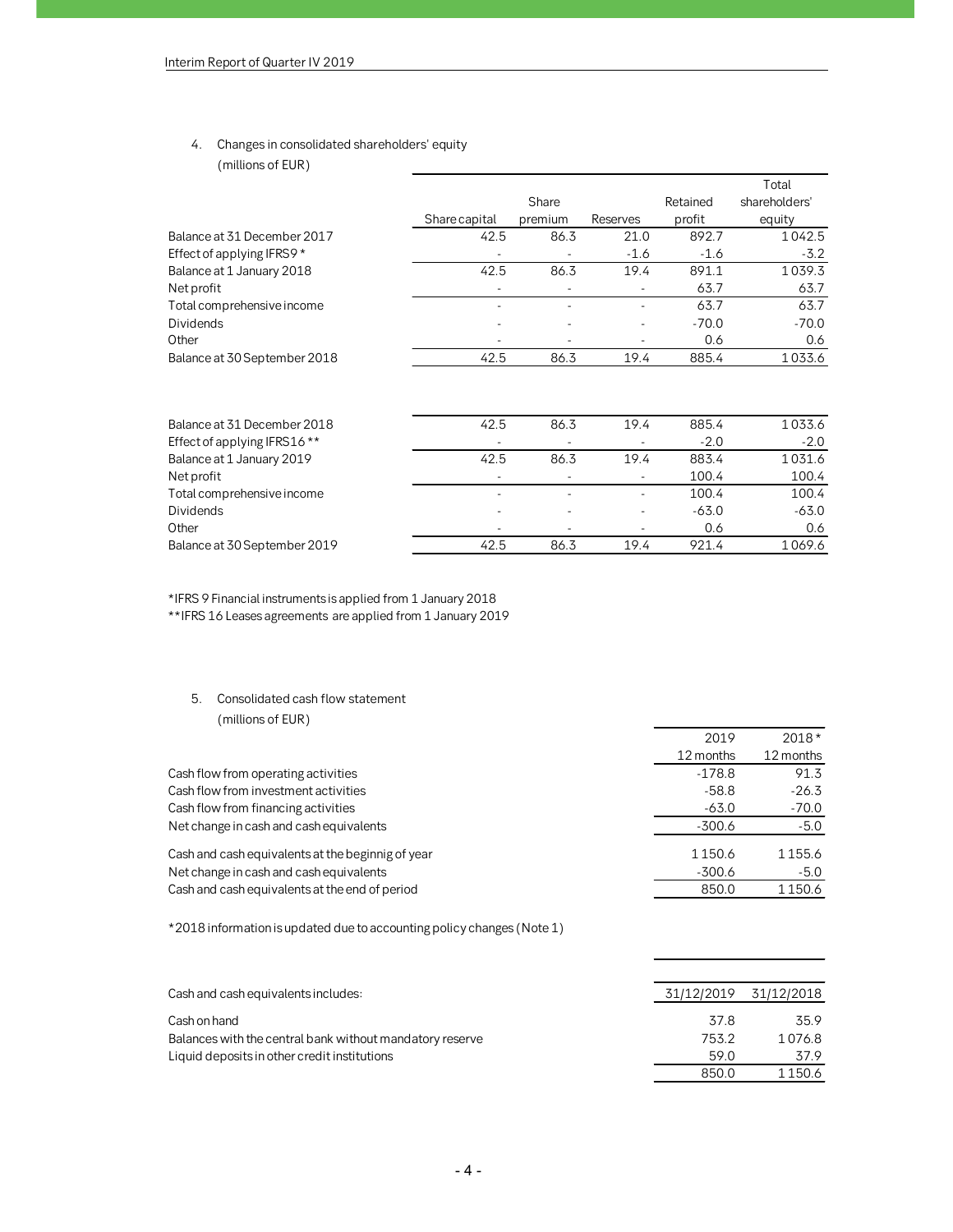# Note 1

## Accounting principles

The interim report condensed financial statements of AS SEB Pank Group for Quarter IV 2019 has been prepared in conformity with International Accounting Standard IAS 34 "Interim Financial Reporting" and the disclosure requirement established by the Credit Institutions Act. These condensed financial statements should be read in conjunction with the annual financial statements for the year ended 31 December 2018, prepared in conformity with International Financial Reporting Standards (IFRS).

# Transission impact of IFRS 16 on assets, liabilities and equity

| conformity with International Accounting Standard IAS 34 "Interim Financial Reporting" and the disclosure requirement<br>established by the Credit Institutions Act. These condensed financial statements should be read in conjunction with the<br>annual financial statements for the year ended 31 December 2018, prepared in conformity with International Financial<br>Reporting Standards (IFRS). |                                   |                    |                                 |  |
|---------------------------------------------------------------------------------------------------------------------------------------------------------------------------------------------------------------------------------------------------------------------------------------------------------------------------------------------------------------------------------------------------------|-----------------------------------|--------------------|---------------------------------|--|
| As of 1 January 2019 there are changes to the accounting principles from the application of IFRS 16 "Leases". Additional<br>information about Group's adoption of IFRS 16 is described in the Annual Report 2018 note 1.24.2. " New Accounting<br>Pronouncements" on page 40.                                                                                                                           |                                   |                    |                                 |  |
| Transission impact of IFRS 16 on assets, liabilities and equity                                                                                                                                                                                                                                                                                                                                         |                                   |                    |                                 |  |
| (millions of EUR)                                                                                                                                                                                                                                                                                                                                                                                       | Closing<br>balance<br>31 December |                    | Opening<br>balance<br>1 January |  |
|                                                                                                                                                                                                                                                                                                                                                                                                         | 2018                              | IFRS 16 transition | 2019                            |  |
| Assets                                                                                                                                                                                                                                                                                                                                                                                                  |                                   |                    |                                 |  |
| Right of use assets                                                                                                                                                                                                                                                                                                                                                                                     | 0.0                               | 21.7               | 21.7                            |  |
| Other non-financial assets <sup>1)</sup>                                                                                                                                                                                                                                                                                                                                                                | 13.0                              | 4.2                | 17.2                            |  |
| Net impact on total assets                                                                                                                                                                                                                                                                                                                                                                              |                                   | 25.9               |                                 |  |
| Liabilities                                                                                                                                                                                                                                                                                                                                                                                             |                                   |                    |                                 |  |
| Provisions                                                                                                                                                                                                                                                                                                                                                                                              | 5.8                               | $-2.4$             | 3.4                             |  |
| Other financial liabilities                                                                                                                                                                                                                                                                                                                                                                             | 66.0                              | 30.3               | 96.3                            |  |
| Net impact on total liabilities                                                                                                                                                                                                                                                                                                                                                                         |                                   | 27.9               |                                 |  |
| 3)<br>Total equity                                                                                                                                                                                                                                                                                                                                                                                      | 1033.6                            | $-2.0$             | 1031.6                          |  |
| Net impact on total liabilities and equity                                                                                                                                                                                                                                                                                                                                                              |                                   | 25.9               |                                 |  |
|                                                                                                                                                                                                                                                                                                                                                                                                         |                                   |                    |                                 |  |
| 1)<br>Increase on non-financial assets comes from finance lease receivables                                                                                                                                                                                                                                                                                                                             |                                   |                    |                                 |  |
| 2)<br>Increase on other financial liabilities comes from lease liabilities                                                                                                                                                                                                                                                                                                                              |                                   |                    |                                 |  |
| 3)<br>Decrease on toal equity comes from retained earnings                                                                                                                                                                                                                                                                                                                                              |                                   |                    |                                 |  |
|                                                                                                                                                                                                                                                                                                                                                                                                         |                                   |                    |                                 |  |
| Bridge showing the transition from IAS 17 to IFRS 16 accounting for leases<br>(millions of EUR)                                                                                                                                                                                                                                                                                                         |                                   |                    |                                 |  |
| Future minimum payments for operational leases per 31 December 2018                                                                                                                                                                                                                                                                                                                                     |                                   |                    | 31.5                            |  |
| Discounting                                                                                                                                                                                                                                                                                                                                                                                             |                                   |                    | $-0.9$                          |  |
| Present value for lease liabilities previously classified as operating leases applying IAS 17                                                                                                                                                                                                                                                                                                           |                                   |                    | 30.6                            |  |
| Short-term leases expensed on a straight-line basis over the lease term                                                                                                                                                                                                                                                                                                                                 |                                   |                    | $-0.2$                          |  |

#### Bridge showing the transition from IAS 17 to IFRS 16 accounting for leases (millions of EUR)

| Net impact on total liabilities                                                               |        | 27.9   |        |
|-----------------------------------------------------------------------------------------------|--------|--------|--------|
| 3)<br>Total equity                                                                            | 1033.6 | $-2.0$ | 1031.6 |
| Net impact on total liabilities and equity                                                    |        | 25.9   |        |
| 1)<br>Increase on non-financial assets comes from finance lease receivables                   |        |        |        |
| 2)<br>Increase on other financial liabilities comes from lease liabilities                    |        |        |        |
| 3)<br>Decrease on toal equity comes from retained earnings                                    |        |        |        |
| Bridge showing the transition from IAS 17 to IFRS 16 accounting for leases                    |        |        |        |
| (millions of EUR)                                                                             |        |        |        |
| Future minimum payments for operational leases per 31 December 2018                           |        |        | 31.5   |
| Discounting                                                                                   |        |        | $-0.9$ |
| Present value for lease liabilities previously classified as operating leases applying IAS 17 |        |        | 30.6   |
| Short-term leases expensed on a straight-line basis over the lease term                       |        |        | $-0.2$ |
| Leases for which the underlying assets is of low-value expensed on a straight-line basis      |        |        | $-0.1$ |
| Lease liabilities as of 1 January 2019 applying IFRS16                                        |        |        | 30.3   |